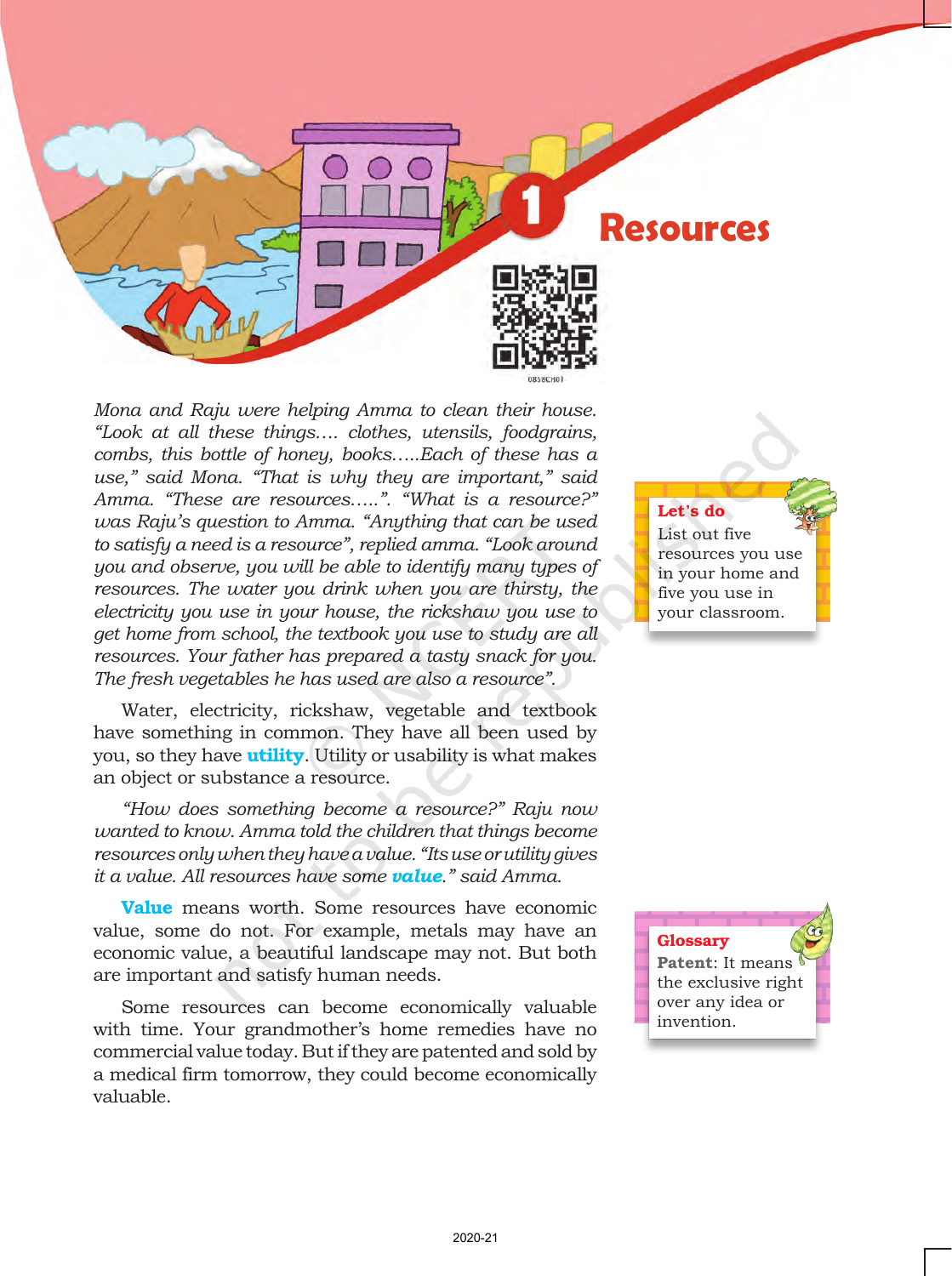#### **Glossary**

**Technology**: It is the application of latest knowledge and skill in doing or making things.

#### Activity

Circle those resources from Amma's list that are regarded as having no commercial value.

**Amma's List**

| Cotton cloth                   |
|--------------------------------|
| Iron ore                       |
| Intelligence                   |
| Medicinal plants               |
| Medical knowledge              |
| Coal deposits                  |
| Beautiful scenery              |
| Agricultural land              |
| Clean environment              |
| Old folk songs                 |
| Good weather                   |
| Resourcefulness                |
| A good singing voice           |
| Grandmother's<br>home remedies |

Affection from friends and family

Time and technology are two important factors that can change substances into resources. Both are related to the needs of the people. People themselves are the most important resource. It is their ideas, knowledge, inventions and discoveries that lead to the creation of more resources. Each discovery or invention leads to many others. The discovery of fire led to the practice of cooking and other processes while the invention of the wheel ultimately resulted in development of

newer modes of transport. The technology to create hydroelectricity

has turned energy in fast flowing water into an important resource.

 **"So I am a resource too!"**

**"A very valuable one!"**

# Types of Resources

Resources are generally classified into natural, human made and human*.*

# Natural Resources

Resources that are drawn from Nature and used without much modification are called **natural resources**. The air we breathe, the water in our rivers and lakes, the soils, minerals are all natural resources. Many of these resources are free gifts of nature and can be used directly. In some cases tools and technology may be needed to use a natural resource in the best possible way.

Natural resources can be broadly categorised into **renewable** and **non-renewable** resources.

Renewable resources are those which get renewed or replenished quickly. Some of these are unlimited and are not affected by human activities, such as solar and wind energy. Yet careless use of certain renewable resources like water, soil and forest can affect their stock. Water seems to be an unlimited renewable resource. But shortage and drying up of natural water sources is a major problem in many parts of the world today.

**Non-renewable resources** are those which have a limited stock. Once the stocks are exhausted it may take thousands of years to be renewed or replenished. Since this period is much more than human life spans,

RESOURCES AND DEVELOPMENT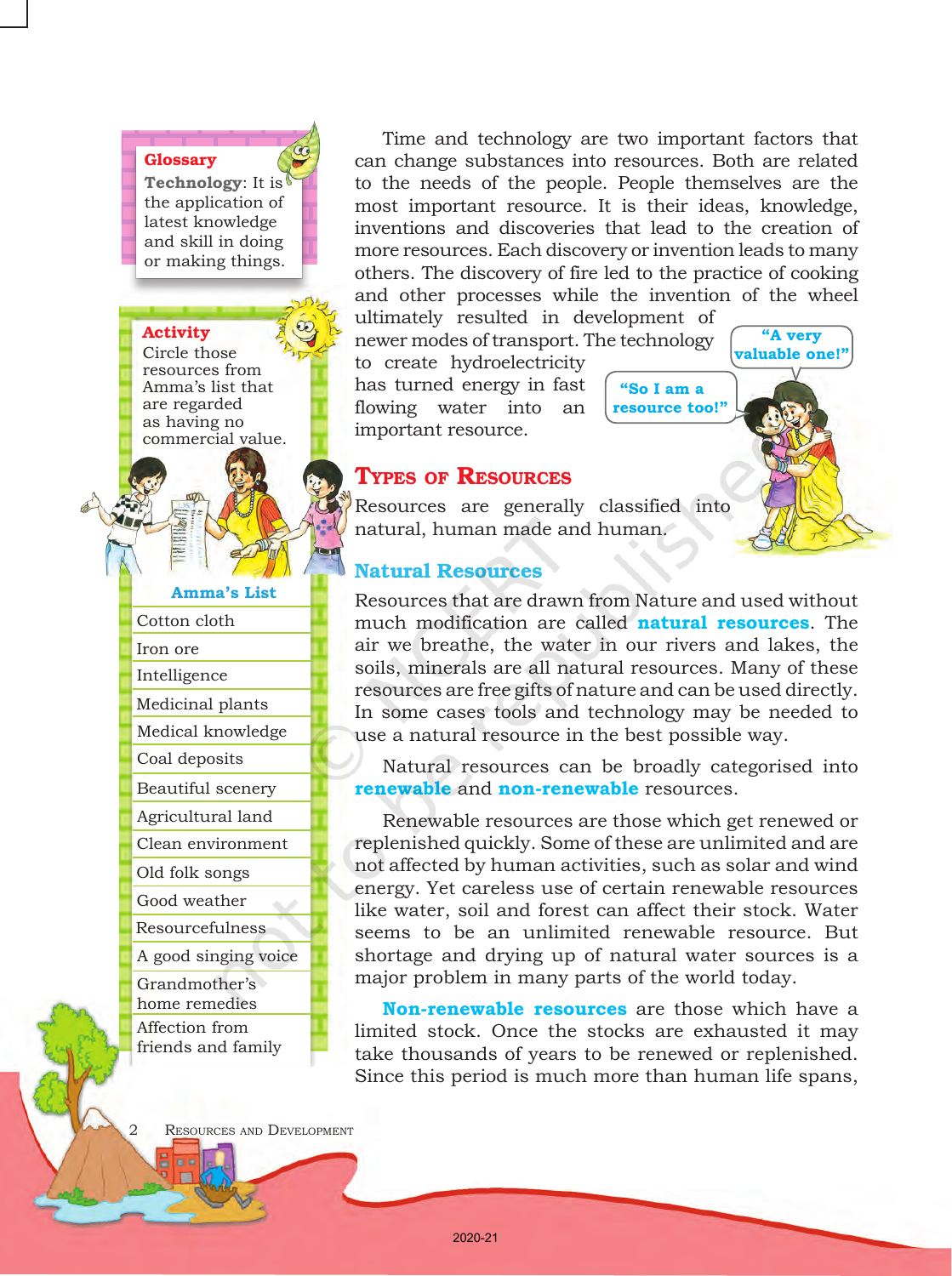such resources are considered non-renewable. Coal, petroleum and natural gas are some examples.

The distribution of natural resources depends upon number of physical factors like terrain, climate and altitude. The distribution of resources is unequal because these factors differ so much over the earth.

# Human Made Resources

Sometimes, natural substances become resources only when their original form has been changed. Iron ore was not a resource until people learnt to extract iron from it. People use natural resources to make buildings, bridges, roads, machinery and vehicles, which are known as **human made resources**. Technology is also a human made resource.

*"So people like us use natural resources to make human made resources," said Mona nodding in understanding. "Yes," said Raju.*

## Human Resources

People can make the best use of nature to create more resources when they have the knowledge, skill and the



Scientists suggest various means to combat problems related to agriculture and improve farm production.

**Stock of Resource** It is the amount of resources available for use.

### Let's do

Glossary

Think of a few renewable resources and mention how their stock may get affected by overuse.

### Let's do

Make a list of five human made resources that you can observe around you.

### Do you know?

**Human Resource**  refers to the number (quantity) and abilities (mental and physical) of the people. Though, there are differing views regarding treatment of humans as a resource, one cannot deny the fact that it is the skills of human that help in transfering the physical material into a valuable resource.

Resources3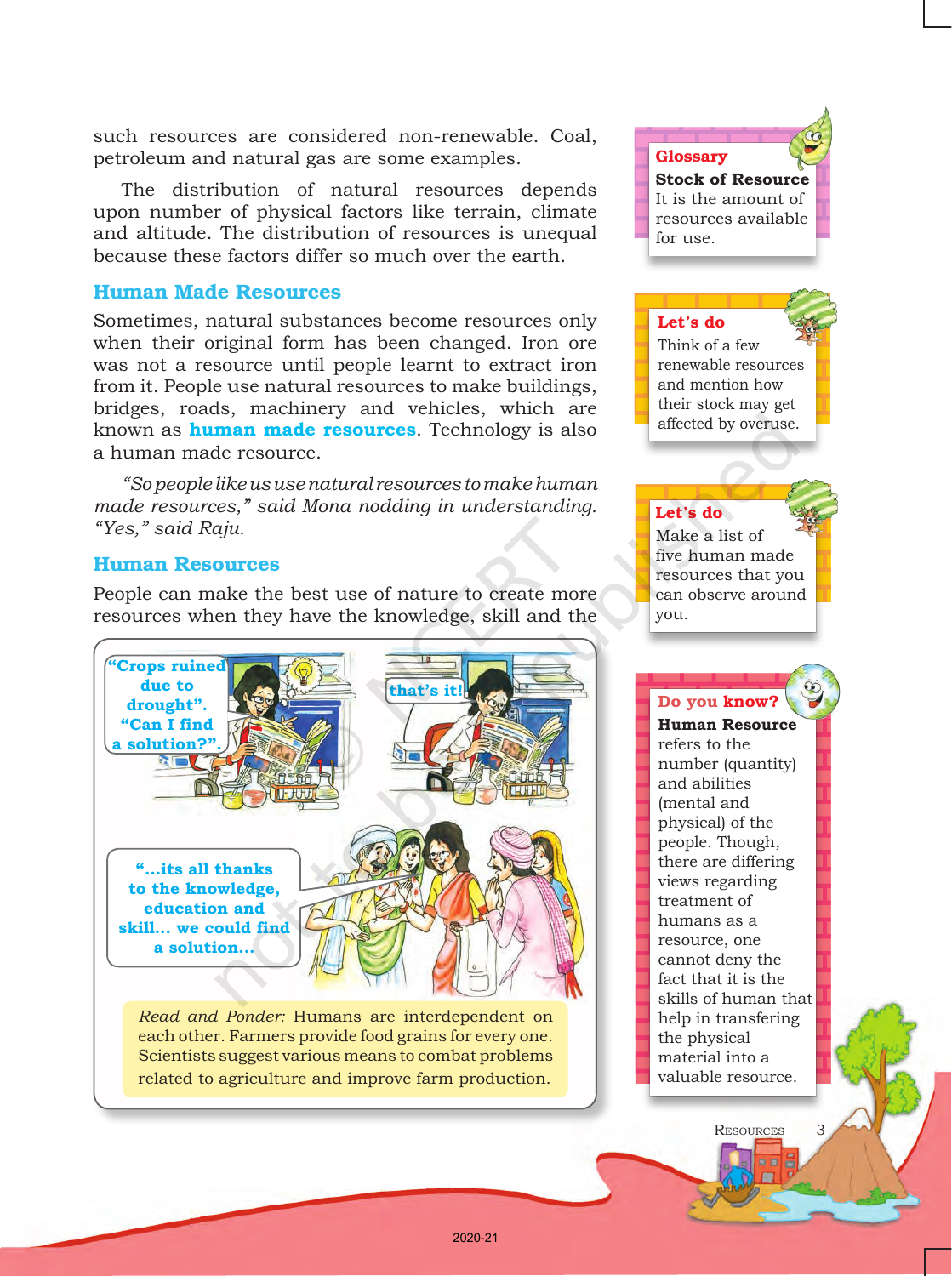technology to do so. That is why human beings are a special resource. **People are human resources**. Education and health help in making people a valuable resource. Improving the quality of people's skills so that they are able to create more resources is known as **human resource development**.

# Conserving Resources

*Mona had a nightmare. She dreamt that all the water on the earth had dried up and all the trees cut down. There was no shade and nothing to eat or drink. People were suffering and roaming around desperately looking for food and shade.* 

*She told her mother about the dream. "Amma can this really happen?" she asked.*

*"Yes," Amma replied. "If we are not careful then even renewable resources can become very scarce and the non-renewable ones can definitely get exhausted". "What can we do about it," Raju asked. "Lots," replied Amma.* 

Using resources carefully and giving them time to get renewed is called **resource conservation**. Balancing the need to use resources and also conserve them for the future is called **sustainable development**. There are many ways of conserving resources. Each person can contribute by reducing consumption, recycling and reusing thing. Ultimately it makes a difference because all our lives are linked.

> *That evening the children and their friends made packets and shopping bags out of old newspapers, discarded clothes and baskets from bamboo sticks. "We will give a few to every family we know," said Mona. "After all it is for a very good cause," said Mustafa, "To save our resources and to keep our earth alive".*

> *"I am going to be very careful not to waste paper," said Jessy. "Many trees are cut down to make paper," she explained.*

> *"I will see that electricity is not wasted in my house," shouted Mustafa. "Electricity comes from water and coal."*

#### **Glossary**

**Sustainable Development** Carefully utilising resources so that besides meeting the requirements of the present, also takes care of future generations.

RESOURCES AND DEVELOPMENT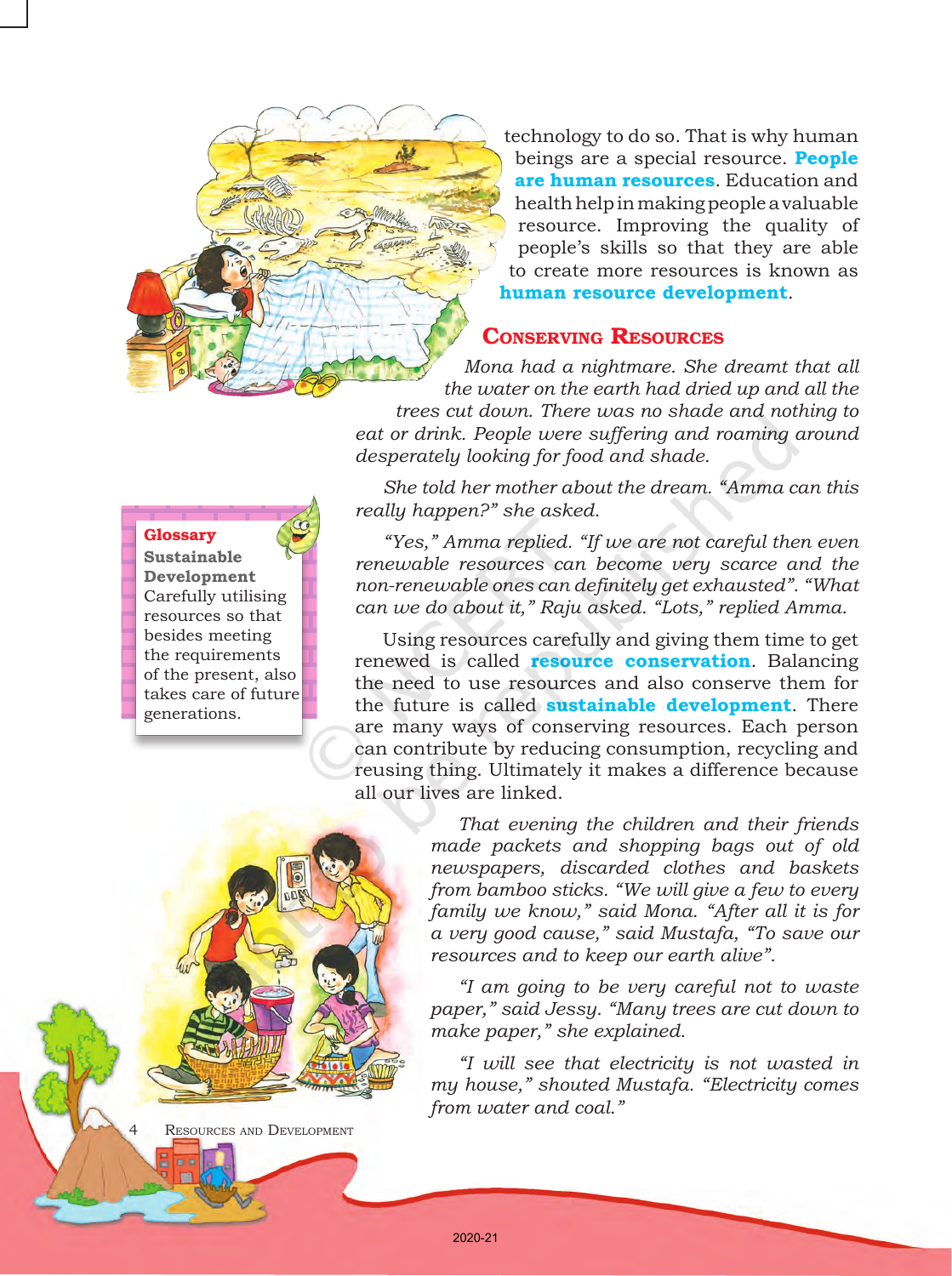*"I will make sure that water is not wasted at home," said Asha. "Every drop of water is precious"* 

*"Together we can make a difference!" chorused the children.*

*These are some of the things Mona, Raju and their friends did. What about you? How are you going to help in conserving resources?*

The future of our planet and its people is linked with our ability to maintain and preserve the life support system that nature provides. Therefore it is our duty to ensure that :

- all uses of renewable resources are sustainable
- the diversity of life on the earth is conserved
- the damage to natural environmental system is minimised.

# **Some Principles of Sustainable Development**

- Respect and care for all forms of life
- Improve the quality of human life
- Conserve the earth's vitality and diversity
- Minimise the depletion of natural resources
- Change personal attitude and practices towards the environment
- Enable communities to care for their own environment.

Resources5

### **Exercises**

### **1. Answer the following questions.**

- (i) Why are resources distributed unequally over the earth?
- (ii) What is resource conservation?
- (iii) Why are human resources important?
- (iv) What is sustainable development?
- **2. Tick the correct answer.**
	- (i) Which one of the following does NOT make substance a resource? (a) utility (b) value (c) quantity
	- (ii) Which one of the following is a human made resource?
		- (a) medicines to treat cancer
		- (b) spring water
		- (c) tropical forests
	- (iii) Complete the statement.
		- Non-renewable resources are
		- (a) those which have limited stock
		- (b) made by human beings
		- (c) derived from non-living things

### **3. Activity**

"*Rahiman paani raakhiye, Bin paani sab soon.*

2020-21